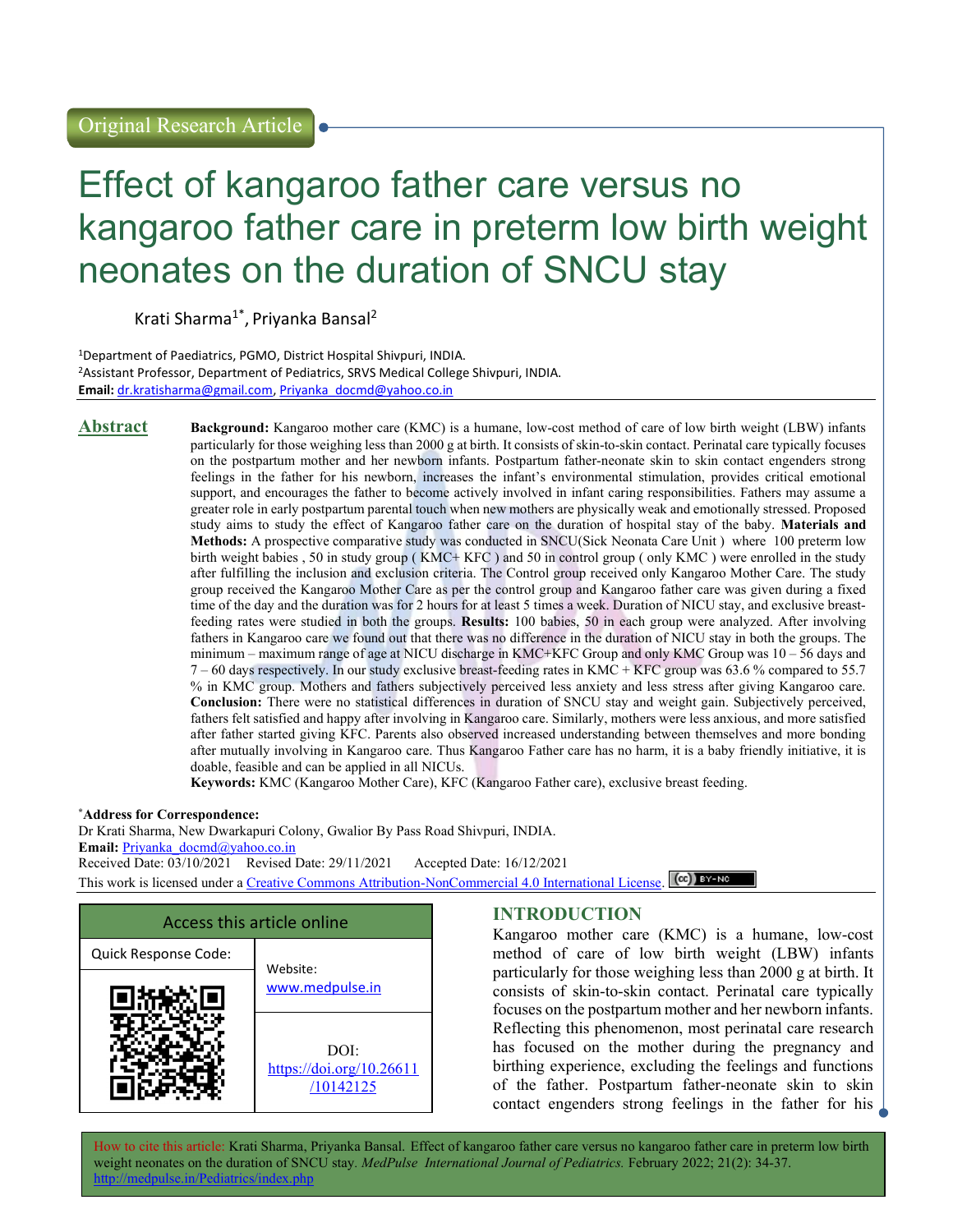newborn, increases the infant's environmental stimulation, provides critical emotional support, and encourages the father to become actively involved in infant caring responsibilities. Several studies affirm that early fatherneonate contact not only fosters a close father-neonate relationship, but also hastens the development of paternal attachments. Touching, massaging, and hugging an infant as well as learning to respond appropriately to an infant's crying each help new fathers properly interpret changes to infant appearance and behaviour; provide appropriate information; reduce parenthood discomfort and anxiety; better prepare for parenting role responsibilities; and increase infant care confidence. These benefits suggest that fathers may assume a greater role in early postpartum parental touch when new mothers are physically weak and emotionally stressed. Proposed study aims to study the effect of Kangaroo father care on the duration of hospital stay of the baby during the NICU stay.

AIM: To study the effects of involvement of fathers in Kangaroo care on the duration of NICU stay.

OBJECTIVE: To study the effect of father's involvement over the infant feeding pattern in the form of exclusive breast-feeding rate at NICU discharge

#### MATERIALS AND METHODS

Study site: Sick Neonatal Care Unit, District Hospital, Shivpuri.

Study population: All the preterm low birth weight babies less than 2000 grams admitted in SNCU qualified for Kangaroo mother care during the study period.

Study design: Prospective comparative study.

Sample size: All the preterm low birth weight neonates eligible for Kangaroo Mother care as per the inclusion criteria will be included in the study. Total 100 babies were enrolled, out of which 50 were included in the study group i.e Kangaroo father care and Kangaroo mother care both and 50 babies in the control group i.e Kangaroo mother care alone. Time Frame to address this study: January 2021 to October 2021.

#### METHODOLOGY

This hospital based prospective Comparative study, was conducted in Sick Neonatal Care Unit of District Hospital Shivpuri Madhya Pradesh from January 2021 to October 2021 As per inclusion criteria preterm babies were

included. Informed written consent was taken from the parents. Fathers and mothers were counselled about the benefits of Kangaroo father care and kangaroo mother care and their role in neonatal care. Fathers were trained in detail the technique of Kangaroo care.

Father's Clothing: Kangaroo care demands loose and front open clothing. Fathers were asked to wear front open shirt. They were asked to have a proper bath before giving skin to skin care for their babies Kangaroo Technique. The baby was placed over mother's/father's chest in an upright position. The head turned to one side and in a slightly extended position. This slightly extended head position keeps the airway open and allows eye to eye contact between the mother/ father and the baby.

The hips were flexed and abducted in a "frog" position; the arms were flexed. Baby's abdomen was at the level of the nursing parents' epigastrium. Baby's bottom was supported with a sling/binder.

#### Duration:

Study Group: Kangaroo mother Care: As per the protocol (at least 1-2 hours / sitting), Kangaroo father Care: 2 hours a day for atleast 5 times a week.

Control Group: Kangaroo mother care: As per the protocol (at least 1-2 hours/ sitting)

#### **RESULT**

A total of 100 babies, 50 in each group were analyzed. After involving fathers in Kangaroo care we found out that there was no difference in the duration of NICU stay in both the groups. The minimum – maximum range of age at NICU discharge in KMC+KFC Group and only KMC Group was  $10 - 56$  days and  $7 - 60$  days respectively. The distribution of median age at NICU discharge among the babies studied did not differ significantly between two study groups. In our study exclusive breast-feeding rates in KMC + KFC group was 63.6 % compared to 55.7 % in KMC group. This could be an indirect effect of father involvement in neonatal care leading to more emotional support to mothers However the cumulative weight gain in Kangaroo mother and father care was more as compared to only Kangaroo mother care group. Mothers and fathers subjectively perceived less anxiety and less stress after giving Kangaroo care. We also observed increased exclusive breast-feeding trend in the study group (KMC + KFC) as compared to the control group.

|                              | <b>Table 1:</b> Inter-group comparison of age range at NICU discharge |                  |
|------------------------------|-----------------------------------------------------------------------|------------------|
| Age at NICU discharge (days) | Group A $(n=50)$                                                      | Group B $(n=50)$ |
|                              | Min – Max                                                             | Min – Max        |
| Age at NICU discharge (days) | $10.0 - 56.0$                                                         | $7.0 - 60.0$     |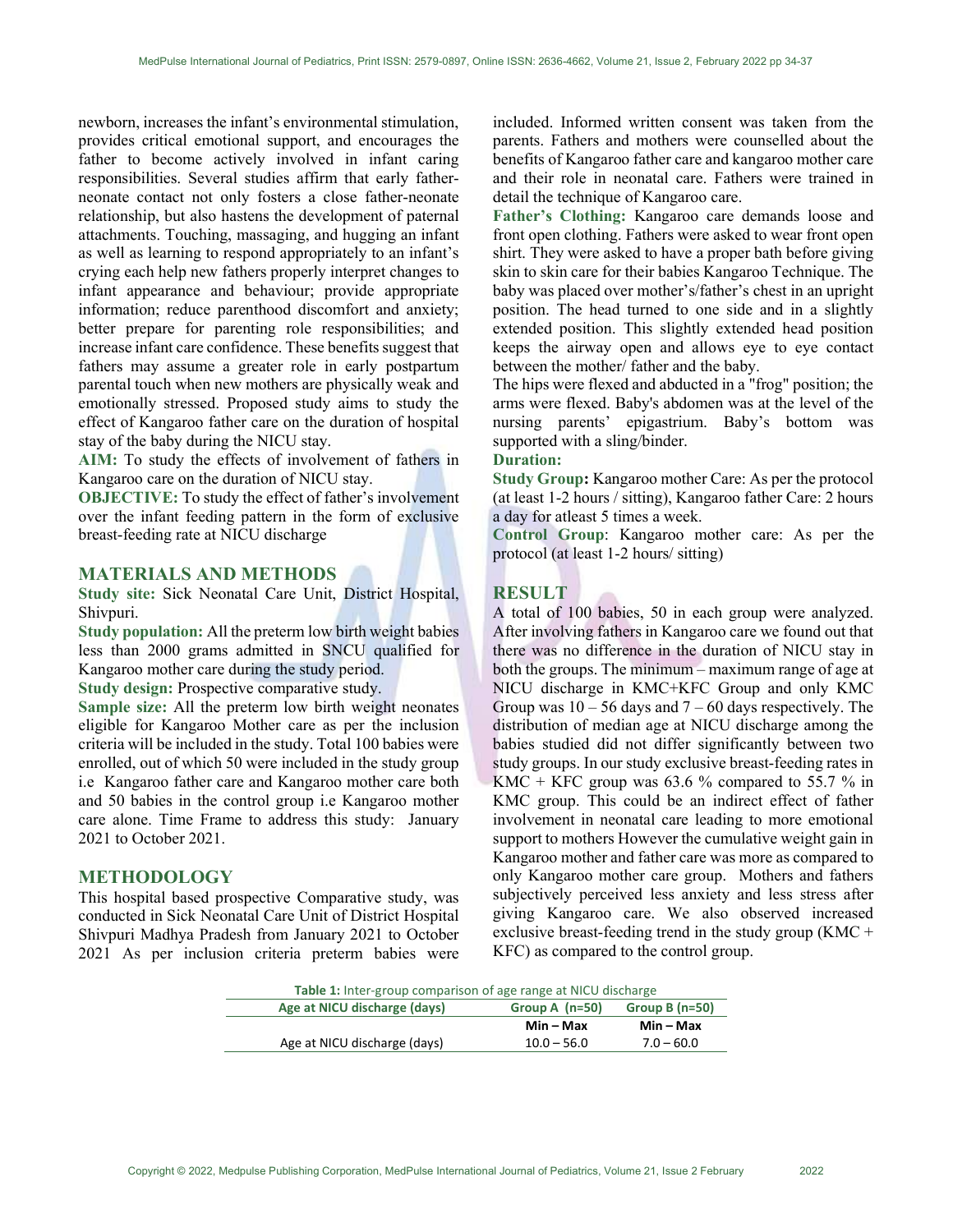| <b>Exclusive breast feeding at discharge</b> | Group A $(n=50)$ |       | Group B $(n=50)$ |       |
|----------------------------------------------|------------------|-------|------------------|-------|
|                                              | n                | %     | n                | %     |
| Yes                                          | 32               | 63.6  | 28               | 55.7  |
| No                                           | 18               | 36.4  | 22               | 44.3  |
| Total                                        | 50               | 100.0 | 50               | 100.0 |

Table 2: Inter-group distribution of exclusive breast feeding at discharge

# DISCUSSION

Most of the literature focuses on the maternal infant bond and neglects to address the need for paternal-infant bonding. Evidence indicates early father involvement is important to outcomes of both healthy and preterm infants. Healthy infants whose fathers participated in their care have improved cognitive development.<sup>16</sup> decreased crying after caesarean section birth.17 improved maternal breastfeeding success,<sup>18</sup> and improved infant sleep patterns. "Being able to act" is of great importance for fathers of premature infants, and that fathers are ready to relate to their newborn early on.<sup>19</sup> Our study finds similar experiences. The fathers emphasize the importance of practical skills and the ability to "act" and gain an important role due to the use of the skin-to-skin contact method. The fathers feel satisfaction in being able to care for their infant in a competent manner. The Skin-to-skin contact method helps to "unlock the door" to caregiving personality traits. According to both the attachment theory and the gender role theory presented, the early experiences with a caregiving relationship constitute the basis for the fathers to be able to care for their own child (Chodorow, 1999; Madsen et al. 2002) Shefaly Shorey et al summaried research evidence on the impact of father-infant skin-toskin contact on infant and paternal outcomes.<sup>20</sup> They included twelve studies (10 quantitative and two qualitative) in this review. They found out that Fatherinfant skin-to-skin contact had positive impacts on infants' outcomes, including temperature and pain, biophysiological markers, behavioural response, as well as paternal outcomes, which include parental role attainment, paternal interaction behaviour, and paternal stress and anxiety. Father visitation along with mother visitation contributes to a shorter length of hospital stay for their preterm infants<sup>13</sup> which may result in medical cost savings. A randomized controlled trial conducted by Ortenstrand et al in 2 NICUs (both level 2), including a standard care (SC) ward and an FC ( Family care) ward, where parents could stay from infant admission to discharge showed that the total length of hospital stay was reduced by 5.3 days: from a mean of 32.8 days (95% confidence interval [CI]: 29.6 – 35.9) in SC to 27.4 days (95% CI: 23.2–31.7) in FC.<sup>7</sup> The present study focuses on father and infant bonding in sick neonatal care unit and its effect on duration of hospital stay. Though there was no significant difference in the duration of hospital stay, to get positive correlation

between SNCU stay and KFC more sample size should be studied

### **CONCLUSION**

There were no statistical differences in duration of NICU stay and weight gain. Subjectively perceived, fathers felt satisfied and happy after involving in Kangaroo care. They noticed reduced anger and anxiety after giving Kangaroo care. Similarly mothers were less anxious, and more satisfied after father started giving KFC. Parents also observed increased understanding between themselves and more bonding after mutually involving in Kangaroo care. Thus Kangaroo Father care has no harm. It is a baby friendly initiative, it is doable, feasible and can be applied in all NICUs.

#### **REFERENCES**

- 1. Fegran L, Helseth S, Fagermoen MS. A comparison of mothers' and fathers' experiences of the attachment process in a neonatal intensive care unit. Journal of Clinical Nursing. 2008 Mar;17(6):810-6.
- 2. Nugent JK. Cultural and psychological influences on the father's role in infant development. Journal of Marriage and the Family. 1991 May 1:475-85.
- 3. Erlandsson K, Dsilna A, Fagerberg I, Christensson K. Skin-to-skin care with the father after cesarean birth and its effect on newborn crying and prefeeding behavior. Birth. 2007 Jun;34(2):105-14
- 4. Susin LR, Giugliani ER, Kummer SC, Maciel M, Simon C, Da Silveira LC. Does parental breastfeeding knowledge increase breastfeeding rates?. Birth. 1999 Sep 1;26(3):149-56.
- 5. Tikotzky L, Sadeh A, Glickman-Gavrieli T. Infant sleep and paternal involvement in infant caregiving during the first 6 months of life. Journal of Pediatric Psychology. 2010 May 5;36(1):36-46.
- 6. Levy-Shiff R, Hoffman MA, Mogilner S, Levinger S, Mogilner MB. Fathers' hospital visits to their preterm infants as a predictor of father-infant relationship and infant development. Pediatrics. 1990 Aug 1;86(2):289-93.
- 7. Örtenstrand A, Westrup B, Broström EB, Sarman I, Åkerström S, Brune T, Lindberg L, Waldenström U. The Stockholm Neonatal Family Centered Care Study: effects on length of stay and infant morbidity. Pediatrics. 2010 Jan 19:peds-2009.
- 8. Custódio ZA, Crepaldi MA, Cruz RM. Development of children born preterm evaluated by the Denver-II test: a review of the Brazilian scientific production. Psicologia: Reflexão e Crítica. 2012;25(2):400-6.
- 9. Carvalho AE, Linhares MB, Padovani FH, Martinez FE. Anxiety and depression in mothers of preterm infants and